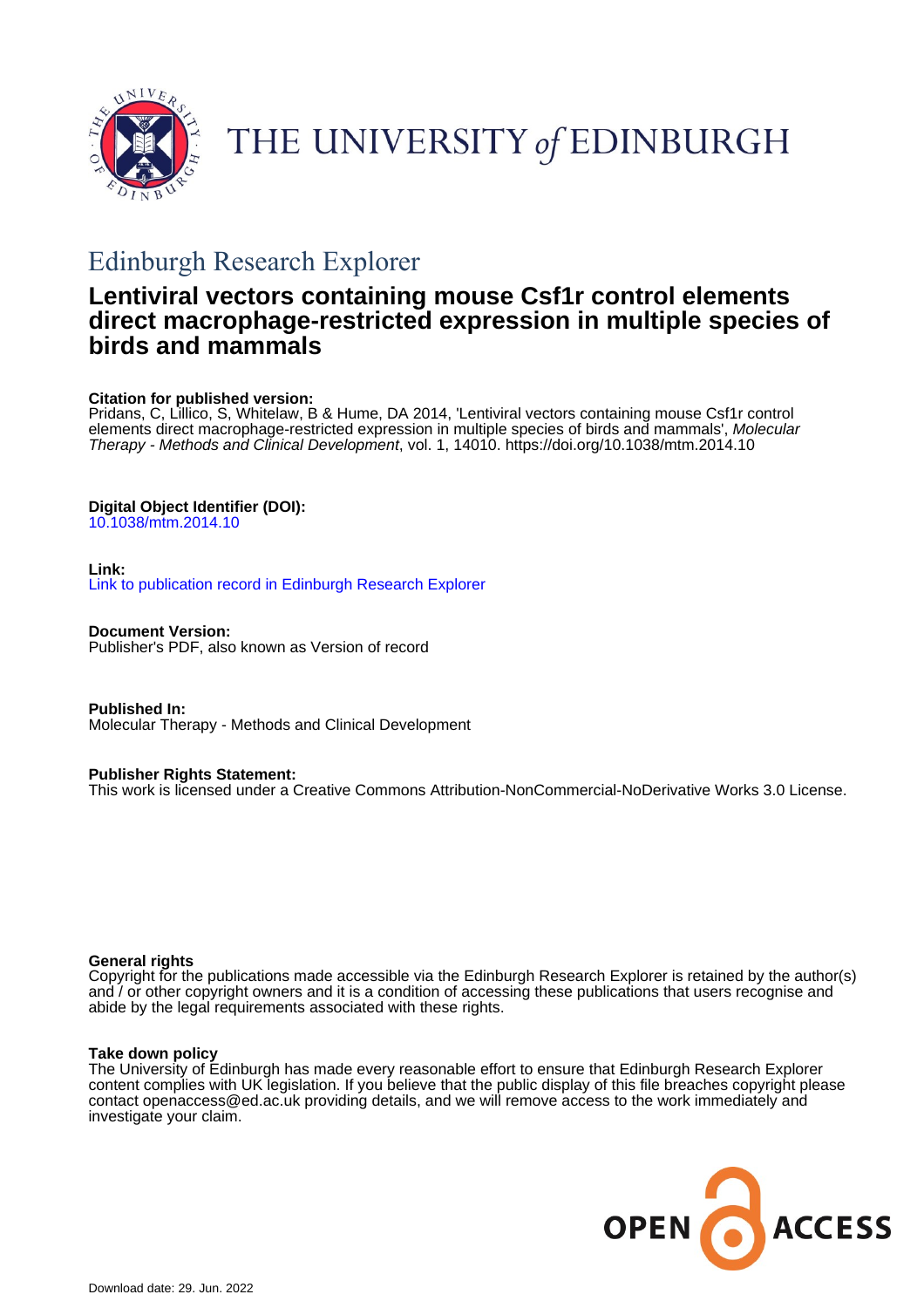**www.nature.com/mtm**

## Lentiviral vectors containing mouse Csf1r control elements direct macrophage-restricted expression in multiple species of birds and mammals **Article**

Clare Pridans<sup>1</sup>, Simon Lillico<sup>1</sup>, Bruce Whitelaw<sup>1</sup> and David A Hume<sup>1</sup>

The development of macrophages requires signaling through the lineage-restricted receptor Csf1r. Macrophage-restricted expression of transgenic reporters based upon *Csf1r* requires the highly conserved Fms-intronic regulatory element (FIRE). We have created a lentiviral construct containing mouse FIRE and promoter. The lentivirus is capable of directing macrophage-restricted reporter gene expression in mouse, rat, human, pig, cow, sheep, and even chicken. Rat bone marrow cells transduced with the lentivirus were capable of differentiating into macrophages expressing the reporter gene *in vitro.* Macrophage-restricted expression may be desirable for immunization or immune response modulation, and for gene therapy for lysosomal storage diseases and some immunodeficiencies. The small size of the Csf1r transcription control elements will allow the insertion of large "cargo" for applications in gene therapy and vaccine delivery.

*Molecular Therapy — Methods & Clinical Development* (2014) **1**, 14010; doi:[10.1038/mtm.2014.10;](http://dx.doi.org/10.1038/mtm.2014.10) published online 9 April 2014

#### **INTRODUCTION**

Haemopoietic stem cells (HSC) in the bone marrow (BM) give rise to monocytes in circulation which can then enter tissues to become resident macrophages. Mammalian macrophages are numerous in all tissues, and apart from their role in the innate immune response are required for many aspects of development and homeostasis (reviewed in ref. 1). Macrophages are also involved in the pathogenesis of inflammatory diseases such as atherosclerosis<sup>2</sup> and rheumatoid arthritis<sup>3</sup> and in the initiation, progression, and metastasis of tumors.4 The active recruitment of monocyte-macrophages in all forms of inflammation makes them an attractive candidate for therapeutic gene delivery. Gene-targeted macrophages could therefore be an effective method to focus protein expression to the site of diseased tissues and nearby blood vessels. Macrophages can cross the blood–brain barrier and therefore could deliver proteins to the brain in the treatment of neurological disorders.<sup>5</sup> Macrophage lineage cells function as antigen-presenting cells (APC) for the activation of T lymphocytes.<sup>6</sup> Restricted expression in vaccine vectors could provide increased immunogenicity by avoiding expression in non-APC, where the outcome may be tolerogenic.

A feature of macrophages is the high expression of lysosomal enzymes.7 Lineage-restricted gene therapy has been considered in the treatment of lysosomal storage diseases and other phagocyte defects. Lysosomal storage diseases are a large group of metabolic disorders caused by a deficiency in lysosomal enzymes.<sup>8</sup> In affected patients, these defects are most obvious in macrophages. Phagocyte function is specifically compromised in chronic granulomatous disease where defects in genes coding for components of the NADPH oxidase enzyme system result in impaired macrophage

function.9 A recent study by Brendel *et al*. 10 used a novel myeloidspecific mIR223 promoter for chronic granulomatous disease therapy in mice. While expression of p47(PHOX) and gp91(PHOX) was targeted to granulocytes and macrophages, expression was also detected in other cells such as HSC and lymphocytes.

Colony-stimulating factor 1 receptor (Csf1r) is a member of the type III protein tyrosine kinase receptor family whose expression in adults is restricted to cells of the macrophage lineage.<sup>11</sup> We have previously identified the elements of the Csf1r locus required for lineage-restricted expression in the MacGreen reporter mice.12 The construct contained a 7.2kb region comprising the promoter and first intron, which includes a critical conserved enhancer termed the Fms-intronic regulatory element (FIRE). A construct of this size is clearly not practical for gene therapy. Here, we have extracted sequences of the mouse *Csf1r* promoter and FIRE to create various lentiviral vectors. These vectors drive expression of several different reporter genes in monocytes and macrophages in a variety of species, including human, rat, pig, cow, sheep, and chicken. Aside from the practical applications for delivery to macrophages, the results indicate that the high sequence conservation of FIRE is reflected in conserved functional activity from birds to mammals.

#### **RESULTS**

#### The *Csf1r* promoter and FIRE drives EGFP and mCherry expression in RAW264.7 cells

Our recent study suggested that the function of FIRE, *in situ*, is position and orientation dependent,<sup>13</sup> but it has previously been reported to have conventional enhancer activity.<sup>14</sup> In order to drive expression of enhanced green fluorescent protein (EGFP) specifically in monocytes

Received 16 December 2013; accepted 21 February 2014 1 The Roslin Institute, Royal (Dick) School of Veterinary Studies, University of Edinburgh, Scotland, UK. Correspondence: DA Hume ([David.Hume@roslin.ed.ac.uk](mailto:David.Hume@roslin.ed.ac.uk)).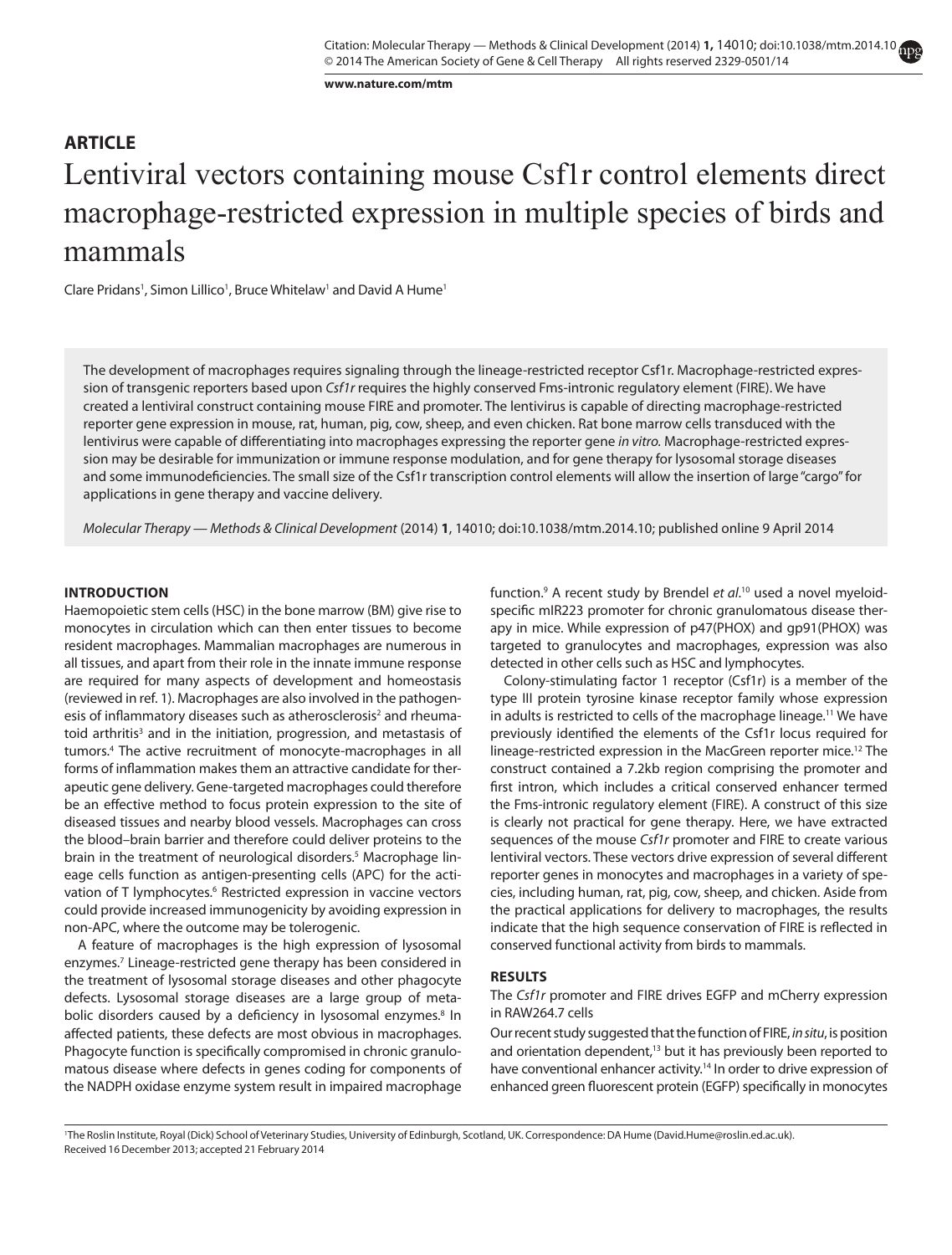and macrophages, the *Csf1r* promoter (including start codon) was fused to the coding sequence of *EGFP* and cloned upstream of FIRE in a lentiviral vector ([Figure 1\)](#page-2-0). mCherry constructs (data not shown) were also created as well as one in which expression of EGFP or mCherry was localized to membranes using a myristoylated motif [\(Figure 1c\)](#page-2-0). The specificity of the lentivirus was initially tested by transduction of the murine cell lines EL4 (T lymphocyte) and RAW264.7 (monocyte/ macrophage) with *Csf1r*:EGFP-FIRE. After 10 days of selection in blasticidin, only RAW264.7 cells expressed EGFP when viewed by confocal microscopy [\(Figure 2a](#page-2-1)). Cells transduced with *Csf1r:myr:*EGFP-FIRE displayed EGFP expression at slightly lower levels via flow cytometry [\(Figure 2b\)](#page-2-1). However, in these cells, as anticipated, the EGFP was only localized to the cell membrane and also to membranes of intracellular vesicles [\(Figure 2c](#page-2-1)). Lentiviral transduction of RAW264.7 cells with

2

<span id="page-2-0"></span>

**Figure 1** *Csf1r*:EGFP lentiviral constructs. Schematic of murine *Csf1r*:EGFP constructs. All constructs contained a blasticidin-resistance gene (BSD) driven by the EM7/SV40 promoter. (**a**) *Csf1r*:EGFP-FIRE (**b**) Csf1r:EGFP-sFIRE (**c**) *Csf1r*:myr:EGFP-FIRE. cPPT, central polypurine tract; FIRE, Fms-Intronic Regulatory Element; ψ, HIV-1 packaging signal; LTR, long terminal repeat; RRE, rev response elements; sFIRE, short FIRE; myr, myristoylated motif.

the alternative vector containing mCherry also resulted in reporter expression as detected by confocal microscopy [\(Figure 2c](#page-2-1)). In summary, with all reporters, the expression was not only restricted to macrophages, but was sufficient to enable ready visualization.

### Primary rat macrophages transduced with *Csf1r*:EGFP-FIRE lentivirus express EGFP

We currently have *Csf1r*-EGFP-positive transgenic mice, which have been widely used.<sup>12</sup> A similar reporter in rat would have great utility, but rat transgenesis is less straightforward and lentiviral delivery would provide an alternative route. The *Csf1r*:EGFP-FIRE lentivirus was also active in primary cells and in the rat. Rat BM-derived macrophages were transduced with the lentivirus and the majority of transduced cells were EGFP<sup>+</sup> as determined by fluorescent microscopy [\(Figure 3a\)](#page-3-0). We therefore wished to determine whether the virus, once integrated into progenitors, would maintain expression during differentiation. Rat BM cells were cultured for 2 days in IL-3, IL-6, and stem cell factor (SCF) to support myeloid progenitors and then transduced with *Csf1r*:EGFP-FIRE. Two days following transduction, growth factors were replaced with rhCSF1 to allow macrophage development. Prior to addition of rhCSF1, few cells were EGFP+ ([Figure 3b](#page-3-0), [i\)](#page-3-0), but as the cells differentiated into macrophages, the number of EGFP+ increased. After 7 days, the large majority of cells were EGFP+ ([Figure 3b,](#page-3-0) iii) and were confirmed as functional macrophages by their ability to phagocytose fluorescently labeled zymosan particles [\(Figure 3b](#page-3-0), iv).

#### *Csf1r*:EGFP-FIRE drives EGFP expression exclusively in cells expressing *Csf1r*

To confirm the specificity of *Csf1r*:EGFP-FIRE, rat BM cells were transduced with the lentivirus after 2 days in culture and reverse

<span id="page-2-1"></span>

**Figure 2** Murine *Csf1r* elements in a lentivirus drive reporter gene expression in macrophages but not T lymphocytes. (**a**) Representative confocal microscopy images of EL4 and RAW264.7 cells transduced (*n* = 3) with *Csf1r*:EGFP-FIRE. (**b**) FACS analysis of RAW264.7 cells transduced with *Csf1r*:EGFP-FIRE or a membrane-bound EGFP (*Csf1r*:myr:EGFP-FIRE). (**c**) RAW264.7 cells transduced with (i) *Csf1r*:myr:mCherry-FIRE and *Csf1r*:EGFP-FIRE, (ii) *Csf1r*:myr:EGFP-FIRE, (iii) and *Csf1r*:mCherry-FIRE. Bar = 20µm or 10µm in C *i* and *iii*.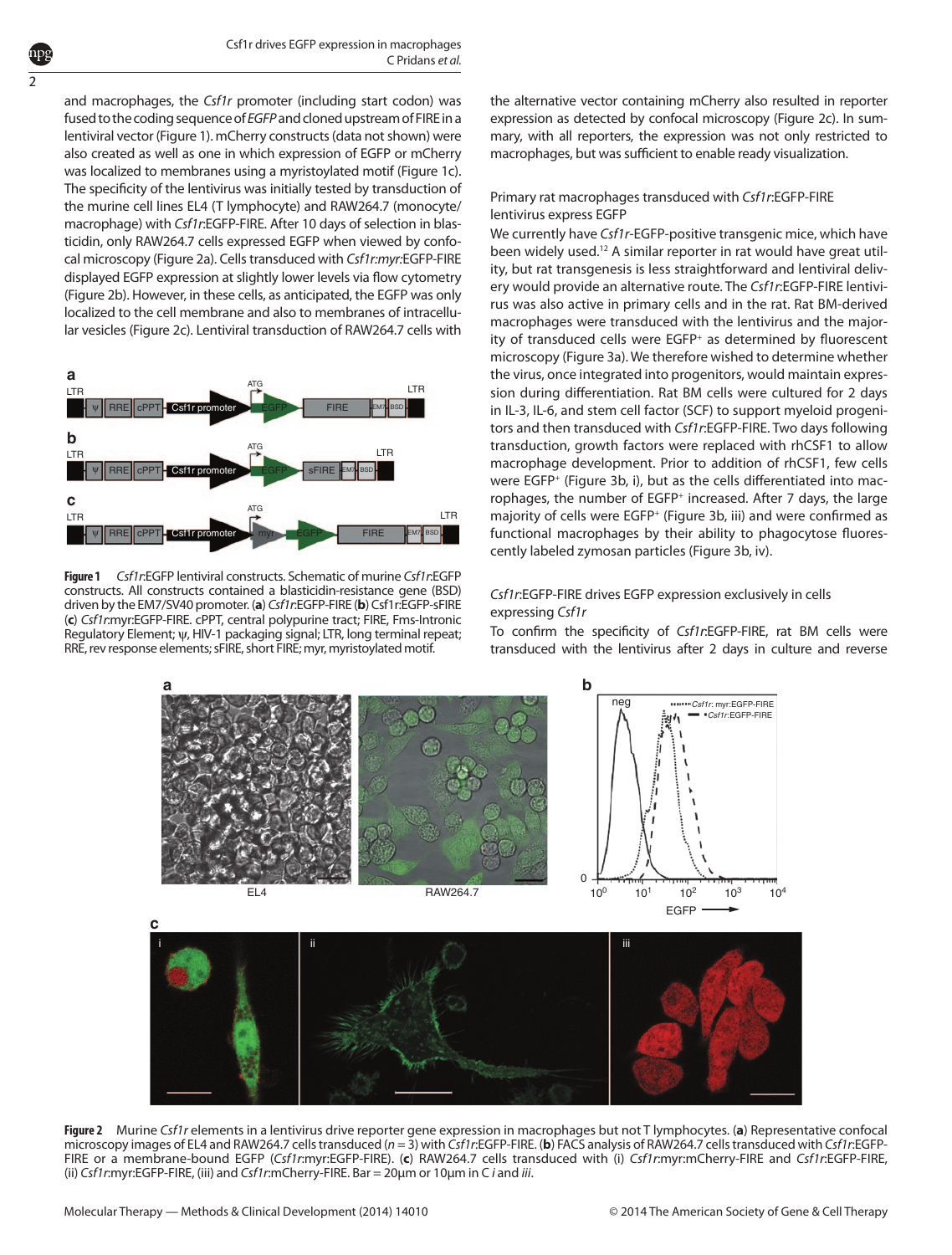Csf1r drives EGFP expression in macrophages C Pridans *et al.*

3

<span id="page-3-0"></span>

**Figure 3** *Csf1r*:EGFP-FIRE can transduce primary rat macrophages and EGFP expression is restricted to haemopoietic cells expressing *Csf1r*. (**a**) Rat bone marrow (BM) cells were differentiated into macrophages with rhCSF1 then transduced with *Csf1r*:EGFP-FIRE. Bar = 50 µm. (**b**) Rat BM cells were cultured in interleukin (IL)-6, IL-3, and SCF and transduced with *Csf1r*:EGFP-FIRE, then differentiated into macrophages with rhCSF1 and images taken via confocal microscopy on days (i) 0, (ii) 3, and (iii) 7 of differentiation. (iv) A phagocytosis assay was performed on transduced macrophages. Bar = 50 µm. (**c**) Rat BM cells were cultured in IL-6, FLT3-L, TPO, and SCF and transduced with *Csf1r*:EGFP-FIRE. After 3 weeks in selection with blasticidin, cells were FACS sorted for EGFP− and EGFP+ populations. (**d**) mRNA was prepared from sorted EGFP− and EGFP+ populations and used in RT-PCR to analyze Csf1r expression. Each image is representative of two experiments. (e) Murine RAW264.7 cells were transduced with 1×10<sup>5</sup> viral titer units per 3×10<sup>5</sup> cells and FACS analysis performed for EGFP expression following blasticidin selection. Histogram is representative of three independent experiments. RT-PCR, reverse transcriptase PCR; SCF, stem cell factor; TPO, thrombopoietin.

transcriptase PCR performed for *Csf1r* expression in sorted GFP− and GFP+ populations following selection in blasticidin. Cells were cultured in the presence of IL-6, FLT3-L, thrombopoietin, and SCF to support the growth of progenitors and provide a mixture of haemopoietic lineages for analysis. Three weeks following transduction, approximately one quarter of the cells expressed EGFP [\(Figure 3c\)](#page-3-0) and only these cells expressed *Csf1r* as determined by reverse transcriptase PCR [\(Figure 3d\)](#page-3-0). These results confirm that *Csf1r*:EGFP-FIRE drives EGFP expression only in haemopoietic cell types expressing *Csf1r*.

#### A lentivirus containing a smaller region of intronic DNA results in EGFP expression but at lower levels in RAW264.7 cells

The plasmid encoding *Csf1r*:EGFP-FIRE consists of 6.5kb sequence between the two lentiviral long terminal repeats (LTR). To increase the potential "cargo" capacity available for expression of genes of interest, we created a smaller vector (*Csf1r*:EGFP-sFIRE), which reduced the region surrounding FIRE by around 1.2kb, so that there was only 5.3kb between LTRs. The truncated construct retained EGFP expression, albeit at a slightly lower level compared to *Csf1r*:EGFP-FIRE ([Figure 3e\)](#page-3-0).

Murine *Csf1r*:EGFP-FIRE drives expression of EGFP in macrophages from multiple species

The FIRE element is highly conserved from birds to humans. We therefore examined whether murine *Csf1r*:EGFP-FIRE could direct the expression of EGFP in macrophages of other species. [Figure 4](#page-4-0) clearly shows EGFP expression in BM-derived macrophages from pig [\(Figure 4a\)](#page-4-0), monocyte-derived macrophages from cow ([Figure](#page-4-0)  [4b\)](#page-4-0) and human ([Figure 4c](#page-4-0)) as well as a chicken macrophage cell line (HD11, [Figure 4d\)](#page-4-0), and sheep alveolar macrophages ([Figure 4e\)](#page-4-0).

#### **DISCUSSION**

Differentiation of BM progenitors into macrophages requires macrophage colony-stimulating factor (Csf1), which signals via its receptor Csf1r.15,16 Expression of Csf1r mRNA in mice is restricted to cells of the myeloid lineage. The only other expression occurs in placental trophoblasts during development, where it is driven by a distinct promoter.17 MacGreen mice were created previously by placing EGFP expression under the control of the Csf1r proximal promoter and FIRE located in the first intron.<sup>12</sup> These mice have consistent expression of EGFP in the same locations as the endogenous gene and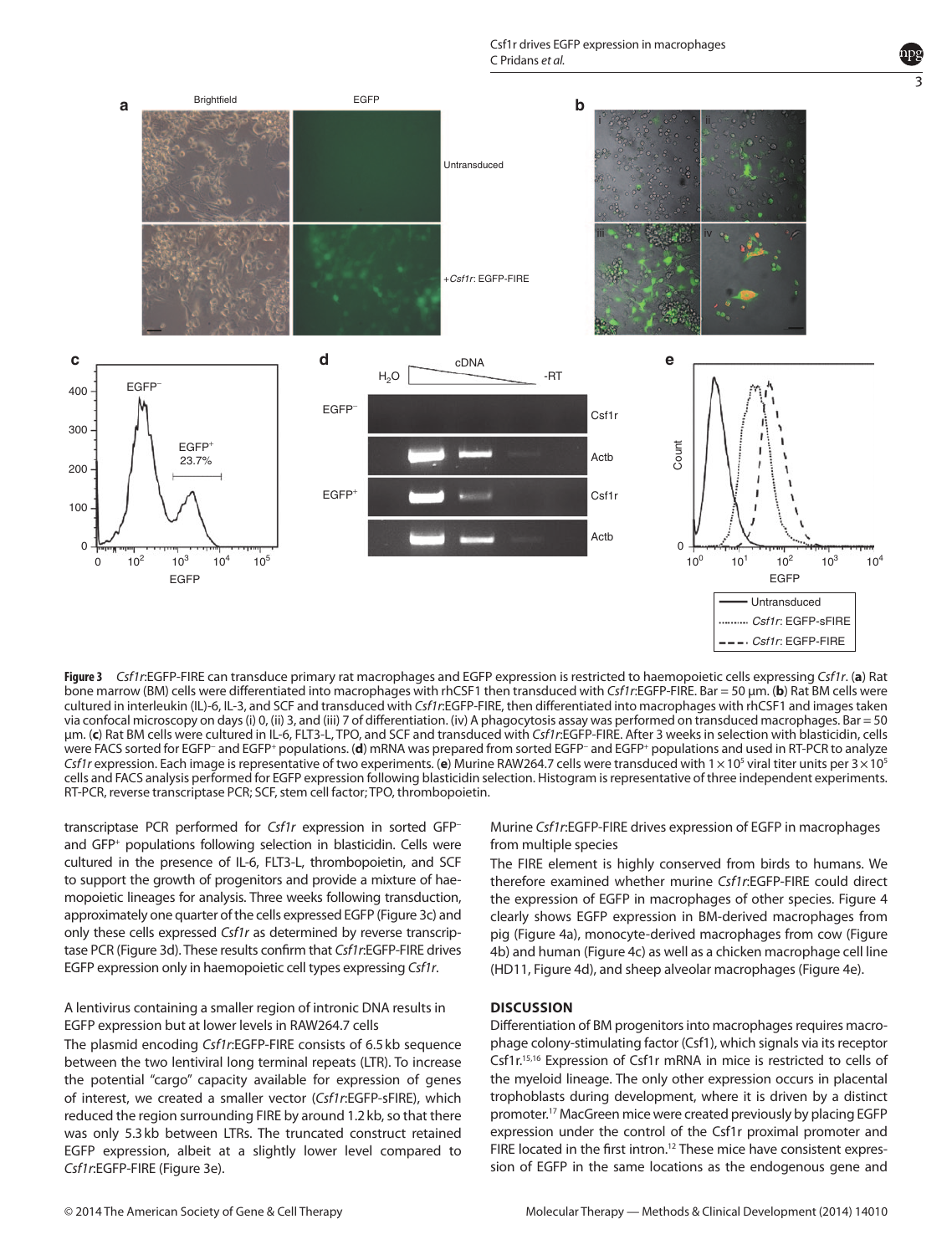<span id="page-4-0"></span>

4

**Figure 4** Murine *Csf1r*:EGFP-FIRE transduced primary macrophages from multiple species express EGFP. The following cells were differentiated into macrophages with rhCSF1 and then transduced with the lentivirus: (**a**) pig bone marrow–derived macrophages (BMDM), (**b**) cow monocyte-derived macrophages (MDM), (**c**) human MDM. A chicken macrophage cell line, HD11 (**d**) and sheep alveolar macrophages (**e**) were also transduced. These cells were not selected in blasticidin. Bar = 20  $\mu$ m. Transductions were performed at least twice for each cell type.

provide a valuable tool for those interested in macrophage biology. Lentiviral gene delivery to embryos results in higher percentages of transgenic animals when compared to standard pronuclear injection techniques.18 The region of *Csf1r* used to create the MacGreen mice (7.2kb) was considered too large to incorporate into a lentiviral vector. Including EGFP, the sequence between the two LTRs would be 10.5kb. HIV-based lentiviral vectors generally contain a maximum sequence of 9kb between the two LTR as this is the size of the native HIV genome.<sup>19</sup> Insertion of larger sequences is possible but typically results in lower titers of virus.<sup>20</sup> To enable inclusion of cargo, we created a vector in which a 0.5kb region of the murine *Csf1r* promoter was placed 5′ to the EGFP coding sequence with a distal portion of the *Csf1r* second intron containing FIRE (1.8kb) placed 3′ to the EGFP stop codon. We also created a smaller vector, in which the region surrounding FIRE was further reduced. This decreased expression somewhat, possibly due to the exclusion of a second known DNase hypersensitive site upstream of FIRE.<sup>14</sup> Both vectors enabled expression of the EGFP reporter. We also tested a membrane-targeted reporter. Myristoylation is a protein modification and one of the mechanisms involved when a protein associates with a membrane.<sup>21</sup> When this motif was fused to EGFP in the construct *Csf1r:myr:*EGFP-FIRE and used to transduce cells, it resulted in EGFP that was not only localized to the cell membrane but also to membranes of intracellular vesicles. This would therefore be useful in colocalisation studies as pathogens are known to assemble within endosomes<sup>22</sup> and phagosomes<sup>23</sup> and would also aid the visualization of pseudopodia during infection.

Rat BM cells were capable of differentiation into EGFP<sup>+</sup> macrophages following transduction with the *Csf1r:*EGFP-FIRE lentivirus highlighting both the potential use of this vector in gene therapy and its lineage-restricted expression. Although there remains a formal need to confirm that the vector would be induced during human macrophage differentiation from progenitors, the FIRE element is highly conserved and also enters open chromatin during human macrophage differentiation.<sup>24</sup> Current gene therapy strategies are based on *ex vivo* transduction of autologous HSC with viral vectors containing therapeutic genes. Recent studies in humans have highlighted the benefit of HSC gene therapy in metachromatic leukodystrophy, a neurodegenerative lysosomal storage disease. Metachromatic leukodystrophy patients are deficient in arylsulfatase

A causing build-up of the enzyme's substrate in various cell types including microglia and macrophages of the peripheral nervous system.25 Biffi *et al*. 26 reported promising results in a phase 1/2 clinical trial involving three patients where HSC were transduced with a lentivirus overexpressing arylsulfatase A from a ubiquitous promoter. Gene delivery driven by such promoters could have undesirable effects in nontarget cell types, and current lentivirus-based technologies aim to deliver proteins only to target cells. As macrophages have the potential to deliver therapeutic proteins to many target tissues, they make an attractive target cell for gene therapy. Several macrophage promoters such as CD68 and the scavenger receptor-A have been studied. Their limitations are reviewed in ref. 27. He et al.<sup>28</sup> generated macrophage-specific synthetic promoters by random ligation of myeloid/macrophage cis elements and reported that these promoters were 100-fold more effective at delivering green fluorescent protein (GFP) to macrophage cell lines than the native *Csf1r* promoter. However, their *Csf1r* constructs did not include the intronic region containing FIRE, which is essential for EGFP expression in the MacGreen mice, so the baseline for comparison was very low.12 The promoter of CD68 has been suggested as the best currently available macrophage-specific promoter,<sup>29</sup> but CD68 reporter mice do not express GFP in the majority of cells expressing F4/80,<sup>30</sup> which is a well-documented marker of macrophages.31 For myeloid-restricted gene expression, the Csf1r promoter/enhancer appears superior in terms of efficacy, specificity, and reproducibility. The production of transgenic sheep using the Csf1r-based lentivirus is currently underway, and initial analysis of peripheral blood mononuclear cell in these animals shows EGFP expression is restricted to CD14+ monocytes (unpublished data). We have shown that macrophages from chicken, cow, human, and pig as well as sheep alveolar macrophages can also be transduced with the vector, and express EGFP, so the mouse sequence provides a generic vehicle that could be tested in both veterinary, preclinical, and human clinical applications.

This remarkable cross-species reactivity highlights the widespread implications that this vector could have in current gene therapy technologies. If the *Csf1r*:EGFP-FIRE lentivirus is to be used as a gene therapy vehicle, it would be advantageous to further decrease the size of the vector in order for sequences larger than EGFP to be inserted. The smaller vector we created apparently reduced expression and the titer of the two lentiviruses was similar, indicating the larger vector was not inhibiting virus production (data not shown). We may be able to optimize expression further by creating a hybrid or synthetic combination of FIRE (which is only around 300bp) and the upstream element. What is clearly the case is that the enhancer can be located conveniently downstream of the gene of interest or reporter gene, so further optimization will be straightforward. The safety concerns of using lentiviral vectors in gene therapy technologies are well documented. There is the risk of insertional mutagenesis following viral transduction and current gene therapy research focuses on the use of integrase-deficient packaging plasmids.32 If *Csf1r*:EGFP-FIRE were to be used in clinical settings, it would be quite simple to mutate (D64V) the viral integrase, which decreases integration up to 10<sup>4</sup>-fold.<sup>33</sup>

Aside from gene therapy, lentiviral vectors have also been considered as vaccines<sup>34</sup> to drive efficient antigen expression and presentation in APC both *in vitro* and *in vivo*, leading to the activation of cellular immunity and humoral immune responses. The injection of a lentivirus containing ovalbumin driven by a ubiquitous promoter protected mice from the development of OVA-expressing tumor cells.<sup>35</sup> However, in some cases, ubiquitous expression of a potential antigen in non-APC could potentially drive peripheral tolerance, rather than effective immunization (*e.g.*, ref. 36). The *Csf1r* lentivirus addresses this question by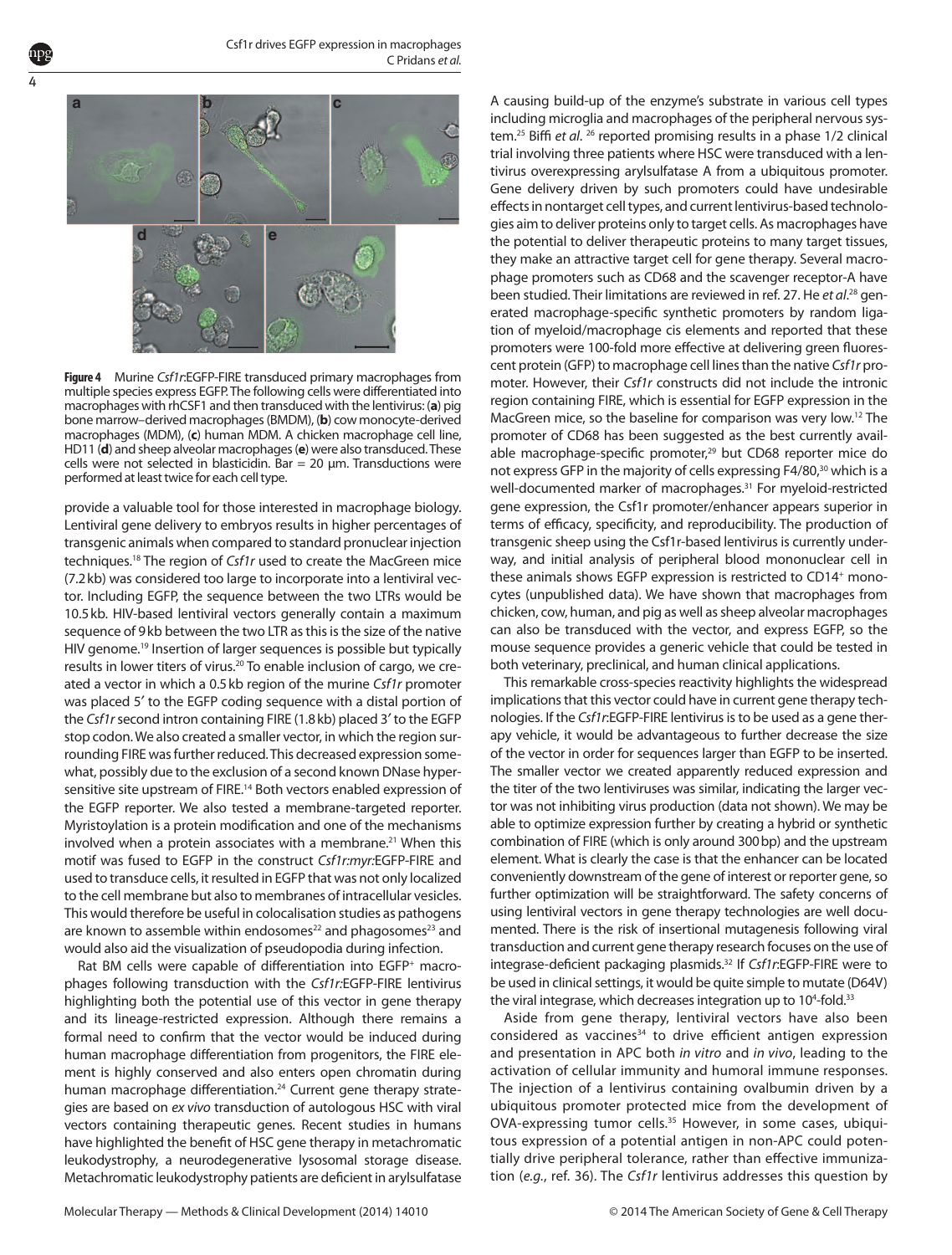<span id="page-5-0"></span>

| Oligonucleotide              | Sequence/s                                                                                                              |  |
|------------------------------|-------------------------------------------------------------------------------------------------------------------------|--|
| Mouse Csf1r promoter         | 5'TTACCAGTTGGTCCCAGAGG                                                                                                  |  |
| Csf1r:EGFP splice overlap    | 5' CACGCTATCCCCTGGAGACTATGGTGAGCAAGGGCG;<br>3' AACAGCTCCTCGCCCTTGCTCACCATAGTCTCCAGGGGATAGCGTGAGCC                       |  |
| <b>EGFP</b>                  | 3' GCGGCCGCTTTACTTGT                                                                                                    |  |
| <b>FIRE</b>                  | 5' GAGTGTGTGAGTGGCTGCAT; 3' AGACCATCCATCCTCCTCCT                                                                        |  |
| <b>sFIRE</b>                 | 5' GGGTCAGCAAACAGGACAGT; 3' TCCCCTGCTCCAGTACAGAC                                                                        |  |
| Csf1r:myrEGFP splice overlap | 5' CACGCTATCCCCTGGAGACTATGGGCTGCATCAAGAGCAAG;<br>3' GCGCTTGCTCTTGATGCAGCC <b>CAT</b> AGTCTCCAGGGGATAGCGTGAGCC           |  |
| myr:EGFP splice overlap      | 5' CGACGACGAGGCACCGGTCGCCACCATGGTGAGCAAGGGC;<br>3' GCCCTTGCTCAC <b>CAT</b> GGTGGCGACCGGTGCCTCGTCGTCG                    |  |
| mCherry                      | 3'TTGAATTGCTCCTCGAGGCCG                                                                                                 |  |
| Csf1r:mCherry splice overlap | 5' GGCTCACGCTATCCCCTGGAGACTATGGTGAGCAAGGGCGAGGAGGATAA;<br>3'TTATCCTCCTCGCCCTTGCTCAC <b>CAT</b> AGTCTCCAGGGGATAGCGTGAGCC |  |

FIRE, Fms-intronic regulatory element.

<span id="page-5-1"></span>

| Cell culture media<br>Table 2 |                                                                                      |                           |                                    |  |
|-------------------------------|--------------------------------------------------------------------------------------|---------------------------|------------------------------------|--|
| Cells                         | Media                                                                                | Polybrene<br>$(\mu q/ml)$ | <b>Blasticidin</b><br>$(\mu g/ml)$ |  |
| RAW264.7                      | <b>DMEM, 10% FCS</b>                                                                 | 8                         | 5                                  |  |
| HEK293T,D-17                  | DMEM, 10% FCS, 100 U/ml penicillin, 100 µg/ml streptomycin, nonessential amino acids | $8(D-17)$                 | $15(D-17)$                         |  |
| EL <sub>4</sub>               | DMEM, 10% horse serum                                                                | 8                         | 10                                 |  |
| <b>HD11</b>                   | RPMI, 10% FCS, 2% chicken serum                                                      | 8                         | 7.5                                |  |
| Rat BM, rat BMDM              | DMEM, 10% FCS, 100 U/ml penicillin, 100 µg/ml streptomycin                           | 5                         | 8 (Rat BM)                         |  |

driving expression in professional APC. Classical Steinman–Cohn dendritic cells as well as macrophages express Csf1r-EGFP in the MacGreen mouse.37 As *Csf1r*:EGFP-sFIRE is only 5.3 kb between LTRs, there is the possibility to insert larger antigens for which previous vaccination approaches have proved difficult. One such example is the blood-stage of malaria. There is currently no vaccine and previous attempts at production have been hampered by the size of the antigens.<sup>38</sup>

In summary, we have created a lentiviral vector that drives expression of genes of interest in macrophage lineage cells of species from birds through livestock to humans.

#### **MATERIALS AND METHODS**

#### **Constructs**

Lentiviral vector plasmid pLenti6-R4R2-V5DEST (Invitrogen, Paisley, UK) was modified by removal of the attR4-attR2 region with EcoRV and self-ligation. The resultant plasmid was cut with ClaI/HpaI and a polymerase chain reaction (PCR) product encoding central polypurine tract inserted. Two genomic DNA regions containing the FIRE were amplified by PCR and cloned into the XbaI site. The sizes of the genomic DNA containing FIRE were 1,798bp and 537bp, respectively. The murine *Csf1r* promoter (mm10, chr18:61,105,457- 61,105,950) was amplified via splice overlap PCR so that the ATG of *Csf1r* initiates translation of EGFP. The construct used to produce MacGreen mice was used as template DNA.12 The *Csf1r* promoter:EGFP fragment was cloned into the EcoRV site upstream of FIRE. A construct was also created where mCherry replaced EGFP. mCherry or EGFP was also fused to a myristoylated motif (myr) to localize expression to membranes. The vector containing

myr:mCherry<sup>39</sup> was a generous gift from Mary E. Dickinson (Baylor College of Medicine, Houston, TX). A list of oligonucleotides used in the construction of these vectors can be found in [Table 1](#page-5-0).

#### Cell culture

All cells were maintained at 37 °C in a humidified 5% CO<sub>2</sub> incubator and cultured as per [Table 2](#page-5-1). All media contained 1 mmol/l GlutaMAX (Life Technologies, Paisley, UK) except for rat BM, which contained 2 mmol/l. If cells were selected with blasticidin following lentiviral transduction, the concentration is listed in [Table 2.](#page-5-1)

#### Lentivirus production and titration

High-titer lentivirus was prepared by transfection of HEK293T cells with a *Csf1r* construct as well as psPax2 (encoding gag/pol/rev proteins) and pLP/ vesicular stomatitis virus G (for the expression of vesicular stomatitis virus G glycoprotein). Prior to transfection, HEK293T cells were plated at 10<sup>5</sup> cells/  $cm<sup>2</sup>$  and cotransfection of the three plasmids was performed with Fugene HD (Promega, Southampton, UK) according to manufacturer's instructions. The following day medium was replaced with serum-free culture media. Supernatant was harvested 48 hours post-transfection and filtered through 0.45 µm filters prior to concentration in Centricon Plus-70 columns (Millipore, Watford, UK). Once the supernatant was concentrated to 10ml, it was then ultracentrifuged for 2 hours at 69K xg at 4 °C. Viral pellets were resuspended in 100 mmol/l NaCl, 20 mmol/l Tris pH 7.3, 10mg/ml sucrose, and 10mg/ ml mannitol and stored at −80 °C until use. The viral titer (typically between  $8.5 \times 10^7$  and  $2 \times 10^8$  transducing units/ml) was assayed by end-point dilution on the D-17 cell line. For some experiments, unconcentrated lentivirus (105 transducing units/ml) was used.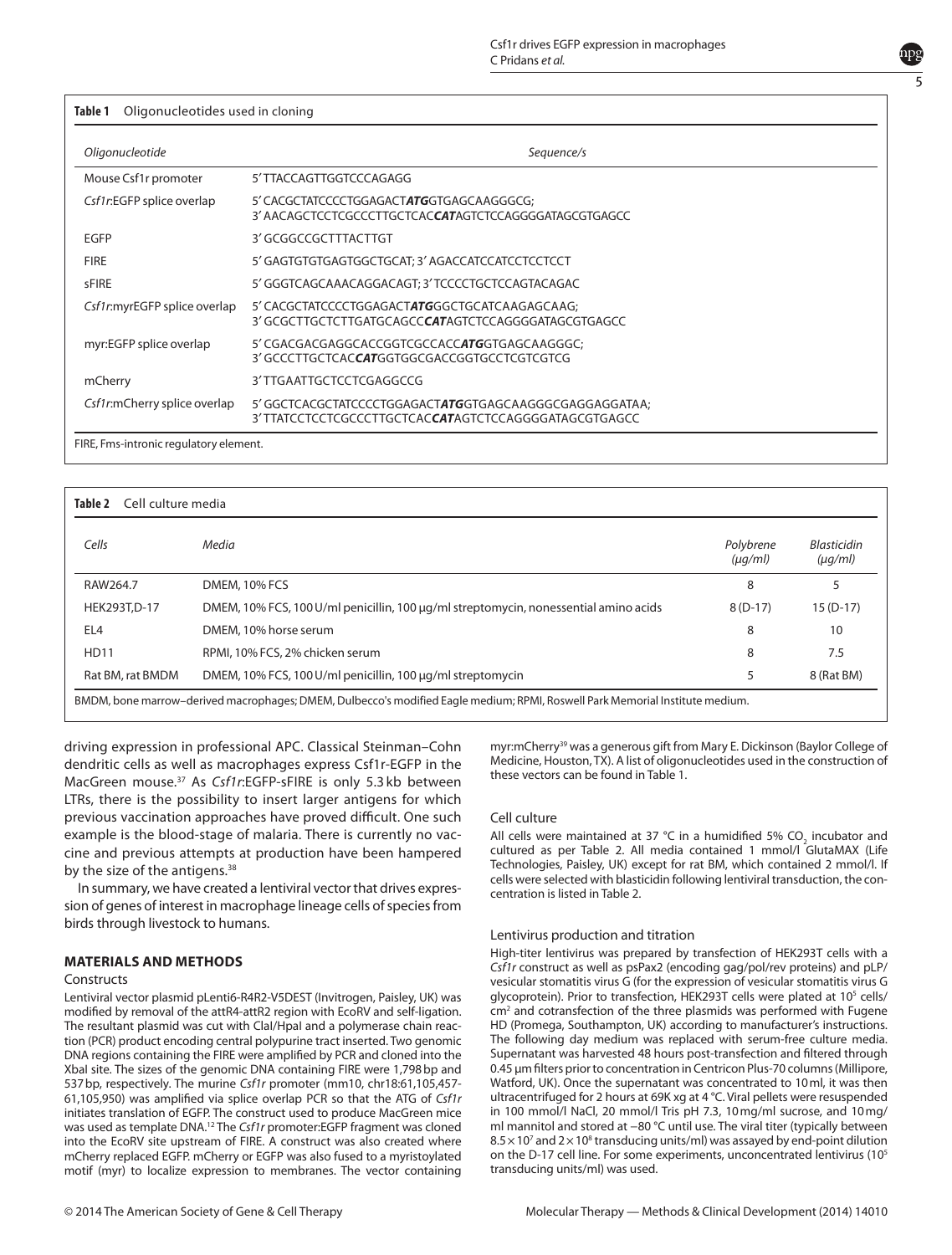#### Lentiviral transduction

Cells were cultured in 24-well plates or Lab-Tek II 4-well chamber slides and on the morning of transduction, placed in a minimal volume of media containing polybrene and lentivirus (as specified in more detailed protocols below and in [Table 2](#page-5-1)). Cells were incubated at 37 °C for 3–4 hours before the wells were topped up with 1ml fresh media.

#### Lentiviral transduction of cell lines

EL4 and RAW264.7 cells were transduced with  $9.2 \times 10^4$  transducing units of lentivirus [\(Figure 2a\)](#page-2-1). Unconcentrated virus was used to transduce RAW264.7 cells in [Figure 2c.](#page-2-1)

#### FACS analysis of RAW264.7 cells

RAW264.7 cells were harvested and placed in PBS containing 2% fetal calf serum (FCS) and 1 µg/ml propidium iodide (Sigma, Dorset, UK) to exclude dead cells. EGFP expression was analyzed on a FACSCalibur (BD, Oxford, UK).

#### Microscopy

Cells were imaged via confocal microscopy using either an eC1 (Nikon, Kingston Upon Thames, UK) or LSM710 (Zeiss, Cambridge, UK). Standard light microscopes were also used. For detection of EGFP expression in macrophages from multiple species, EGFP gain was initially set using untransduced cells and the same EGFP gain used for all samples.

#### Lentiviral transduction of rat BM-derived macrophages

All animal care and experimentation was conducted in accordance with guidelines of Roslin Institute and the University of Edinburgh and under Home Office Project License PPL 60/4259. Cryopreserved BM cells from a male Wistar rat were thawed and cultured on bacteriological plates as per [Table 2](#page-5-1) in media containing 10<sup>4</sup> U/ml (100 ng/ml) recombinant human CSF1 (rhCSF1, a gift from Chiron, Emeryville, CA). On day 8, 1.9 x 10<sup>5</sup> cells/well were plated in a 24-well plate and transduced the following day with *Csf1r*:EGFP-FIRE with  $4 \times 10^4$  transducing units of lentivirus.

#### Lentiviral transduction of rat BM

BM cells from an 8-week-old male Dark Agouti rat were isolated from femurs by flushing the bones with cell culture media. Red blood cells were removed using lysis buffer (BioLegend, London, UK) according to instructions. Cells were cultured at a concentration of  $1 \times 10^6$  cells/ml in media ([Table 2\)](#page-5-1) containing 10ng/ml rat IL-3b (Peprotech, London, UK), 100ng/ml murine stem cell factor, and 50ng/ml murine IL-6 (Sigma). The following day cells were concentrated back to  $1 \times 10^6$  cells/ml via centrifugation. On day 2, cells were transduced with 1.2×10<sup>5</sup> transducing units of *Csf1r*:EGFP-FIRE lentivirus. Media was replaced the following day and on day 4, rhCSF1 (10<sup>4</sup> U/ml) was added for macrophage differentiation. In experiments where BM was FACS sorted for EGFP expression, cells were harvested as described above and cultured in 15% FCS, penicillin, streptomycin, 50 µmol/l 2-Mercaptoethanol, 2 mmol/l GlutaMAX, 50ng/ml murine IL-6, 120ng/ml murine FLT3-L, 50ng/ ml rat thrombopoietin, and 100ng/ml murine SCF (Sigma). Cells were concentrated to  $1 \times 10^6$  cells/ml and transduced on day 2 as described above. On day 3, the media was replaced and on day 4 Blasticidin (8 µg/ml) was added to select for transduced cells. Cells were cultured for 3 weeks before EGFP positive and negative cells were sorted on a FACSAria III (BD). SYTOX Blue (Invitrogen) was used to exclude dead cells. Following cell sorting, cells were centrifuged and RNA isolated using an RNeasy Mini kit (QIAGEN, Venlo, Netherlands) according to instructions.

#### Phagocytosis assay

Phagocytosis assays were performed as described on [www.macrophages.](www.macrophages.com) [com.](www.macrophages.com) Zymosan A BioParticles labeled with Alexa Fluor 594 (Invitrogen) were used.

#### cDNA synthesis and PCR

DNA was removed from RNA with Ambion DNA-free and cDNA prepared using SuperScript III reverse transcriptase and random hexamers (Invitrogen). Rat *Actb* and *Csf1r* were amplified from EGFP− and EGFP+ cells with Invitrogen Taq polymerase using the following oligonucleotides. *Actb* 5′ caaccttcttgcagctcctc, *ActB* 3′ ctctcagctgtggtggtgaa, *Csf1r* 5′ AGGAAGCTGTGCTGCCCTGT, and *Csf1r* 3′ CTCCCCTCGAATCCTCACCA.

#### Isolation of primary macrophages from multiple species

Pig BM-derived macrophages, cow, and human monocyte-derived macrophages were derived according to protocols described in ref. 40–42 respectively. Sheep alveolar macrophages were isolated as per ref. 43 and cultured in Roswell Park Memorial Institute medium containing 20% sheep serum containing 104 U/ml (100ng/ml) rhCSF1.

Lentiviral transduction of macrophages from multiple species All cells were transduced with  $2 \times 10^5$  transducing units of lentivirus in media containing 8 µg/ml polybrene except for human and pig monocyte-derived macrophages, which were transduced with unconcentrated lentivirus.

#### **CONFLICT OF INTEREST**

The authors declared no conflict of interest.

#### **ACKNOWLEDGMENTS**

The following individuals from the Roslin Institute provided cells for Figure 4; Ronan Kapetanovic (pig bone marrow–derived macrophages), Kirsty Jensen (cow monocytederived macrophages (MDM)), Alasdair Jubb (human MDM) and Kristin Sauter, Mary McCulloch (sheep AM). This work was funded by the Medical Research Council, UK. No support for this work was derived from any commercial source.

#### **References**

- 1 Pollard, JW (2009). Trophic macrophages in development and disease. *Nat Rev Immunol* **9**: 259–270.
- 2 Williams, HJ, Fisher, EA and Greaves, DR (2012). Macrophage differentiation and function in atherosclerosis: opportunities for therapeutic intervention? *J Innate Immun* **4**: 498– 508.
- 3 Kinne, RW, Bräuer, R, Stuhlmüller, B, Palombo-Kinne, E and Burmester, GR (2000). Macrophages in rheumatoid arthritis. *Arthritis Res* **2**: 189–202.
- 4 Richards, DM, Hettinger, J and Feuerer, M (2013). Monocytes and macrophages in cancer: development and functions. *Cancer Microenviron* **6**: 179–191.
- 5 Biju, KC, Santacruz, RA, Chen, C, Zhou, Q, Yao, J, Rohrabaugh, SL *et al*. (2013). Bone marrow-derived microglia-based neurturin delivery protects against dopaminergic neurodegeneration in a mouse model of Parkinson's disease. *Neurosci Lett* **535**: 24– 29.
- 6 Steinman, RM and Inaba, K (1988). The binding of antigen presenting cells to T lymphocytes. *Adv Exp Med Biol* **237**: 31–41.
- 7 Steinman, RM, Mellman, IS, Muller, WA and Cohn, ZA (1983). Endocytosis and the recycling of plasma membrane. *J Cell Biol* **96**: 1–27.
- 8 Parenti, G, Pignata, C, Vajro, P and Salerno, M (2013). New strategies for the treatment of lysosomal storage diseases (review). *Int J Mol Med* **31**: 11–20.
- 9 Rahman, FZ, Hayee, B, Chee, R, Segal, AW and Smith, AM (2009). Impaired macrophage function following bacterial stimulation in chronic granulomatous disease. *Immunology* **128**: 253–259.
- 10 Brendel, C, Hänseler, W, Wohlgensinger, V, Bianchi, M, Tokmak, S, Chen-Wichmann, L *et al*. (2013). Human miR223 promoter as a novel myelo-specific promoter for chronic granulomatous disease gene therapy. *Hum Gene Ther Methods* **24**: 151–159.
- 11 Sasmono, RT and Williams, E (2012). Generation and characterization of MacGreen mice, the Cfs1r-EGFP transgenic mice. *Methods Mol Biol* **844**: 157–176.
- 12 Sasmono, RT, Oceandy, D, Pollard, JW, Tong, W, Pavli, P, Wainwright, BJ *et al*. (2003). A macrophage colony-stimulating factor receptor-green fluorescent protein transgene is expressed throughout the mononuclear phagocyte system of the mouse. *Blood* **101**: 1155–1163.
- 13 Sauter, KA, Bouhlel, MA, O'Neal, J, Sester, DP, Tagoh, H, Ingram, RM *et al*. (2013). The function of the conserved regulatory element within the second intron of the mammalian Csf1r locus. *PLoS One* **8**: e54935.
- 14 Himes, SR, Tagoh, H, Goonetilleke, N, Sasmono, T, Oceandy, D, Clark, R *et al*. (2001). A highly conserved c-fms gene intronic element controls macrophage-specific and regulated expression. *J Leukoc Biol* **70**: 812–820.
- 15 Cecchini, MG, Dominguez, MG, Mocci, S, Wetterwald, A, Felix, R, Fleisch, H *et al*. (1994). Role of colony stimulating factor-1 in the establishment and regulation of tissue macrophages during postnatal development of the mouse. *Development***120**: 1357–1372.